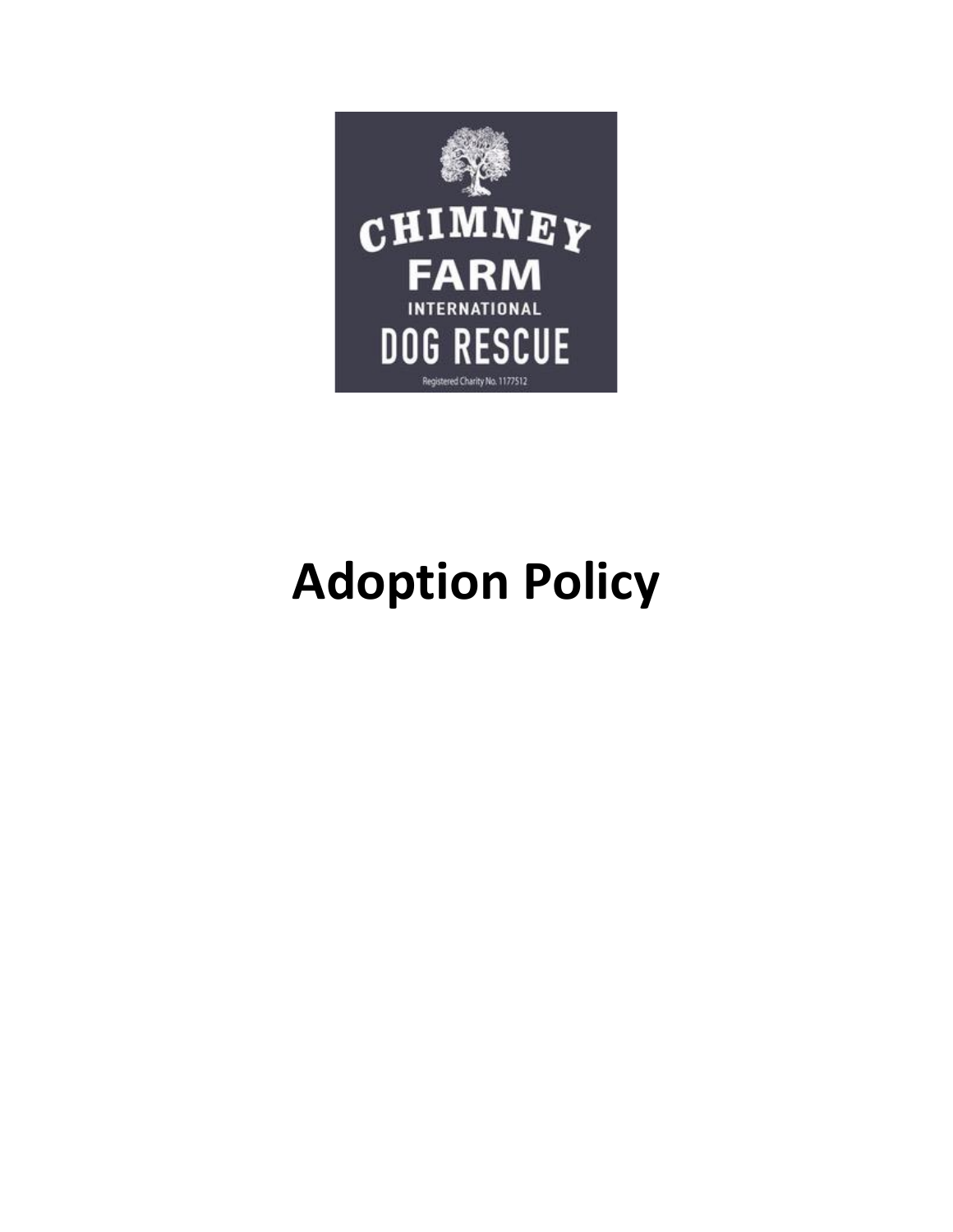| <b>Company</b><br>Name:        | Chimney Farm International <b>Charity Number:</b><br>Dog Rescue |                    | 1177512              |
|--------------------------------|-----------------------------------------------------------------|--------------------|----------------------|
| <b>Policy</b><br><b>Title:</b> | <b>Adoption Policy</b>                                          | <b>Written By:</b> |                      |
| Date:                          | 26/11/2019                                                      | <b>Status:</b>     | <b>Released V1.1</b> |

## **Overview.**

Chimney Farm International Dog Rescue, hereinafter referred to as Chimney Farm, takes its responsibilities seriously when placing dogs in our care with adoptive families.

All adoptions are subject to an enquiry form via our website and successfully passing a home check by a member of Chimney Farm.

Adopters pay a non-refundable fee for the adoption of a Chimney Farm dog. Fees are used to maintain the charity and to continue in its mission to rehome dogs in need across the UK and abroad.

This policy outlines the contract that all adopters commit to by re-homing a Chimney Farm dog.

The contract is completed and signed by adopters on the day they adopt their dog, agreement to our adoption terms are stored in accordance with our GDPR policy and is considered a binding agreement.

## **Adopters commit to the following terms;**

- To understand that no professional behavioural assessments have been undertaken and Chimney Farm cannot guarantee the temperament of the dog. In relation to UK dog laws, caution must be exercised at all times and if they are in any doubt a professional Dog Behaviourist must be sought.
- Aware that Microchips are registered by Chimney Farm via Animal Tracker. Adopters receive notification of transfer details – they are required to accept the transfer and register their pet.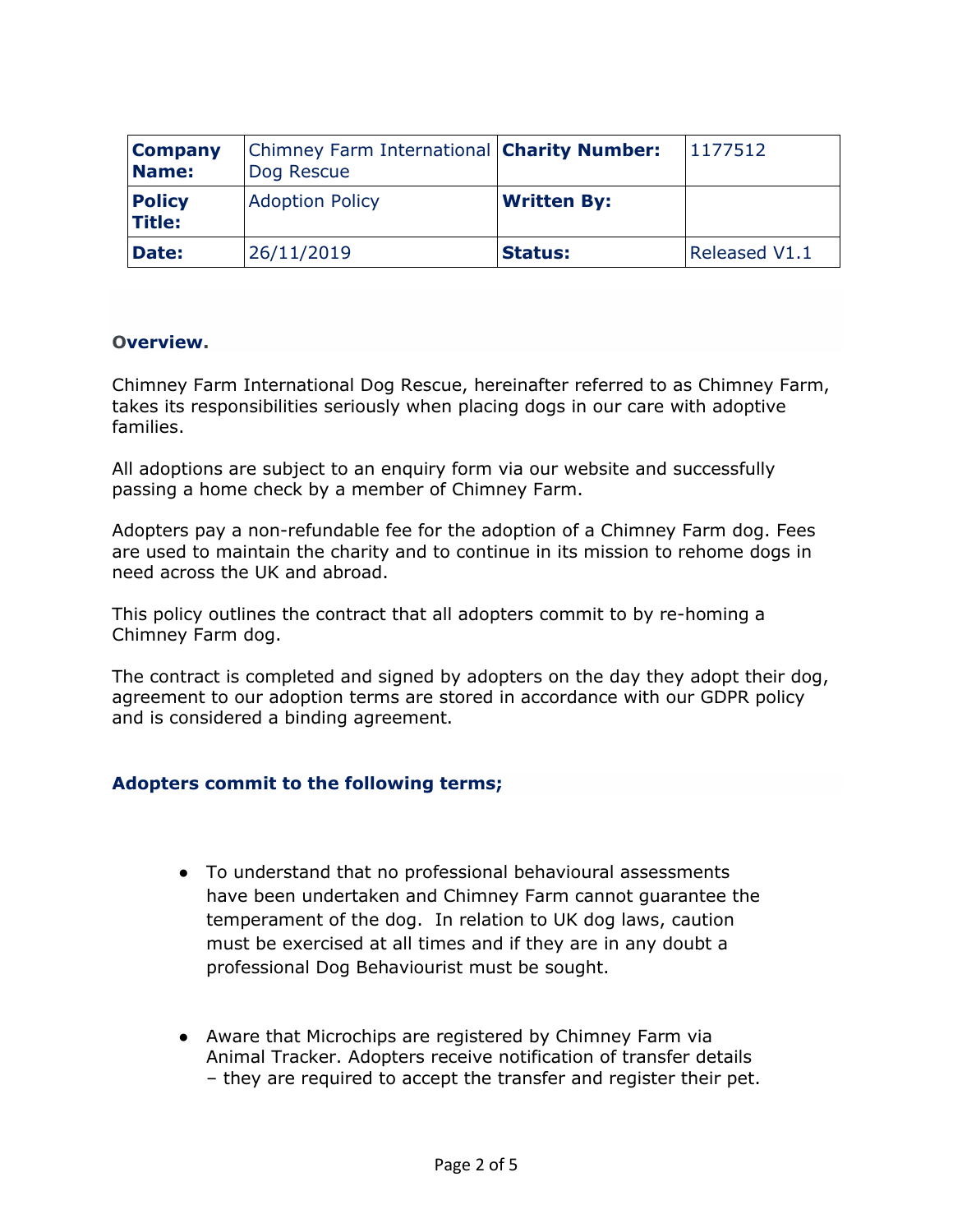- To take out pet insurance for their dog or have adequate resources to be responsible for any medical treatment that it might require.
- To allow Chimney Farm to visit at any point to check-up and assess the dog if needed and should Chimney Farm at any time feel that the dog is in any danger, or have any concerns for the dogs welfare Chimney Farm has the right to remove the dog, with their full cooperation and bring them it into its care.
- IF FOR ANY REASON THE DOG CAN NO LONGER BE KEPT Chimney Farm must be informed so we can offer rescue back up and, if required, the dog will need to be returned to its care.
- To pay in full the non-refundable adoption fee as agreed in the adoption contract
- Excluding old age and emergencies, if euthanizing is being considered Chimney Farm should be contacted as soon as possible. No dog should be euthanized without prior discussion and approval from Chimney Farm.
- To always offer their dog a safe, loving, home and take all necessary precautions to ensure it is well looked after. To feed sensibly with good nutrition to maintain a healthy weight and to exercise the dog adequately.
- To be responsible for the dog's training and attend training classes if/when required.
- To not leave the dog for prolonged periods of time and never use a crate.
- If a puppy and not neutered they must have their dog neutered as soon as it is old enough and contact Chimney Farm to confirm this has been done.
- To prove they are over 30 years old.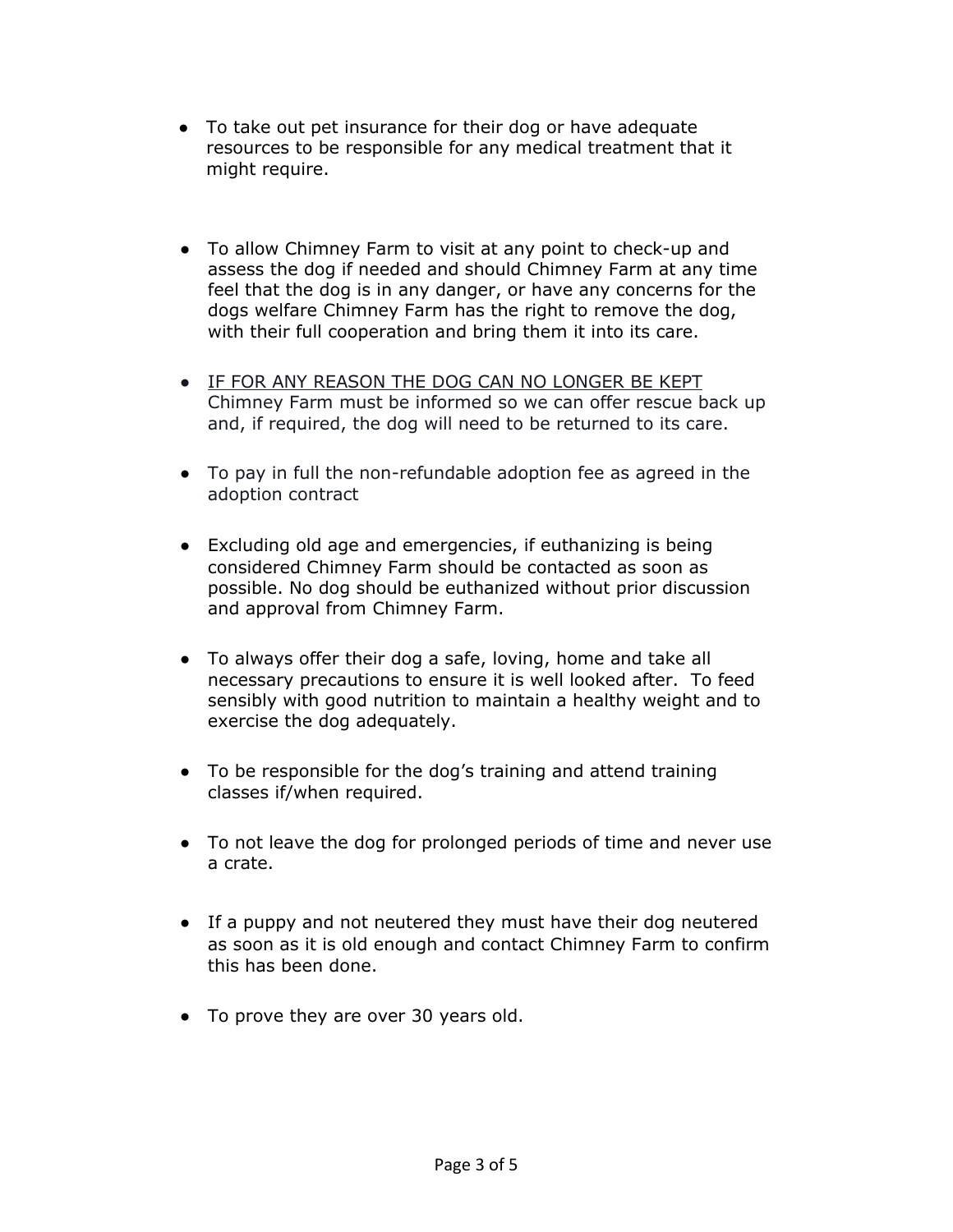In accordance with the current Data Protection Law, permit a representative of Chimney Farm to contact them in the future.

They must also confirm their understanding that:

- a. Chimney Farm accepts no responsibility for the description, condition, health and temperament of the dog adopted and gives no warranty of any kind expressed or implied. The dog is believed to be in good health and has been checked by a veterinary professional.
- c. Chimney Farm accepts no responsibility for any medical expenses or expenses from injury to a dog or third party. Adequate pet insurance is to be purchased.
- d. Chimney Farm provides adopters with all the information they hold in relation to a dog's history and temperament/behaviour.